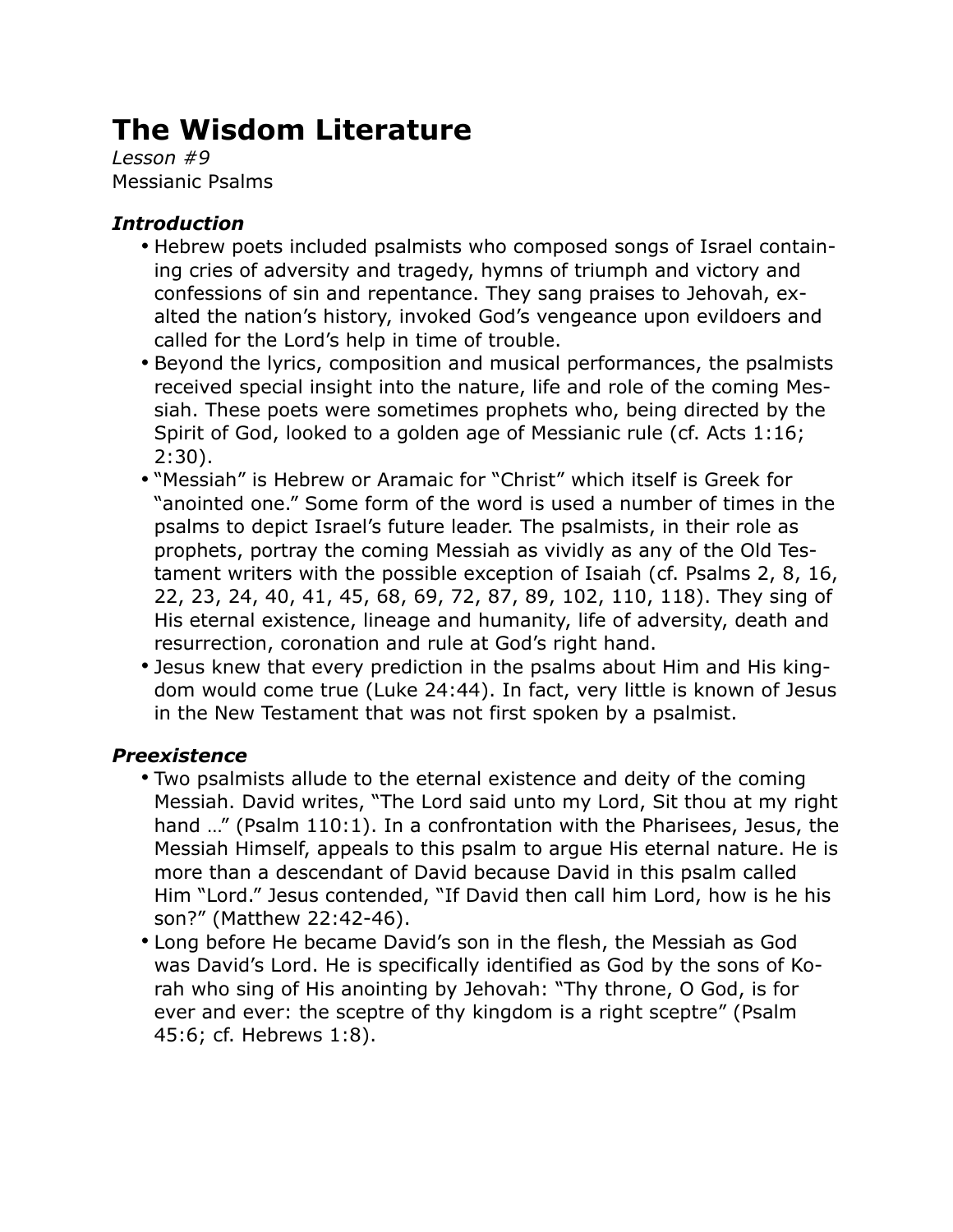### *Incarnation*

- The anointed God became flesh. The word "incarnation" is from ecclesiastical Latin and it means "made flesh." Jehovah who anointed and exalted the coming prince had made a covenant with David: "I have made a covenant with my chosen, I have sworn unto David my servant, Thy seed will I establish for ever, and build up thy throne to all generations" (Psalm 89:3-4; 132:11; Acts 2:30).
- "The Lord," "O God" -- the Messiah -- would also be the son of David; He would tabernacle in the flesh, be born of a woman and become a sharer of flesh and blood with the kingdom's citizens (John 1:14; Galatians 4:4; Hebrews 2:14). David's Lord was to become David's son, born of the tribe of Judah and the house of David. When anointing Jesus to be Messiah, Jehovah fulfilled His covenant with David to establish his seed and throne forever (Psalm 89:20, 29, 34-37; cf. Matthew 1:1-17; Luke 1:31-33).

## *Life*

- The psalmists sing of various aspects of the life of the Messiah. He would exhibit great zeal in His work (Psalm 69:9; cf. John 2:17). His preaching would be in parable form (Psalm 78:2; cf. Matthew 13:35). He would also be praised in His work (Psalm 8:2; cf. Matthew 21:16).
- Unfortunately, that praise was short-lived. The psalmists also sing of a life of adversity. The nations would rage against Him, a description of the trials before Herod and Pilate in which the people clamor for His death (Psalm 2:1-3; cf. Acts 4:25-28).
- Even this tragedy is exceeded by the betrayal of a disciple -- one the Messiah had selected to be a fellow-servant, one He had drawn to His bosom and one who had reclined at His table.
	- Years before, one psalmist stated the betrayal in the words of the anointed Himself: "Yea, mine own familiar friend, in whom I trusted, which did eat of my bread, hath lifted up his heel against me" (Psalm 41:9).
	- Jesus declares the fulfillment of this at the "last supper" when He dips sop with Judas and the son of Iscariot turns from the table and hastens off to sell his Lord for thirty pieces of silver (John 13:18, 26- 27).

## *Death*

• The ultimate tragedy of life, portrayed by the psalmist, is the anguished cry of the Messiah: "My God, my God, why hast thou forsaken me?" God's anointed sees Himself as a worm and no man; He is laughed to scorn as the people shoot out the lip and shake their heads; trouble is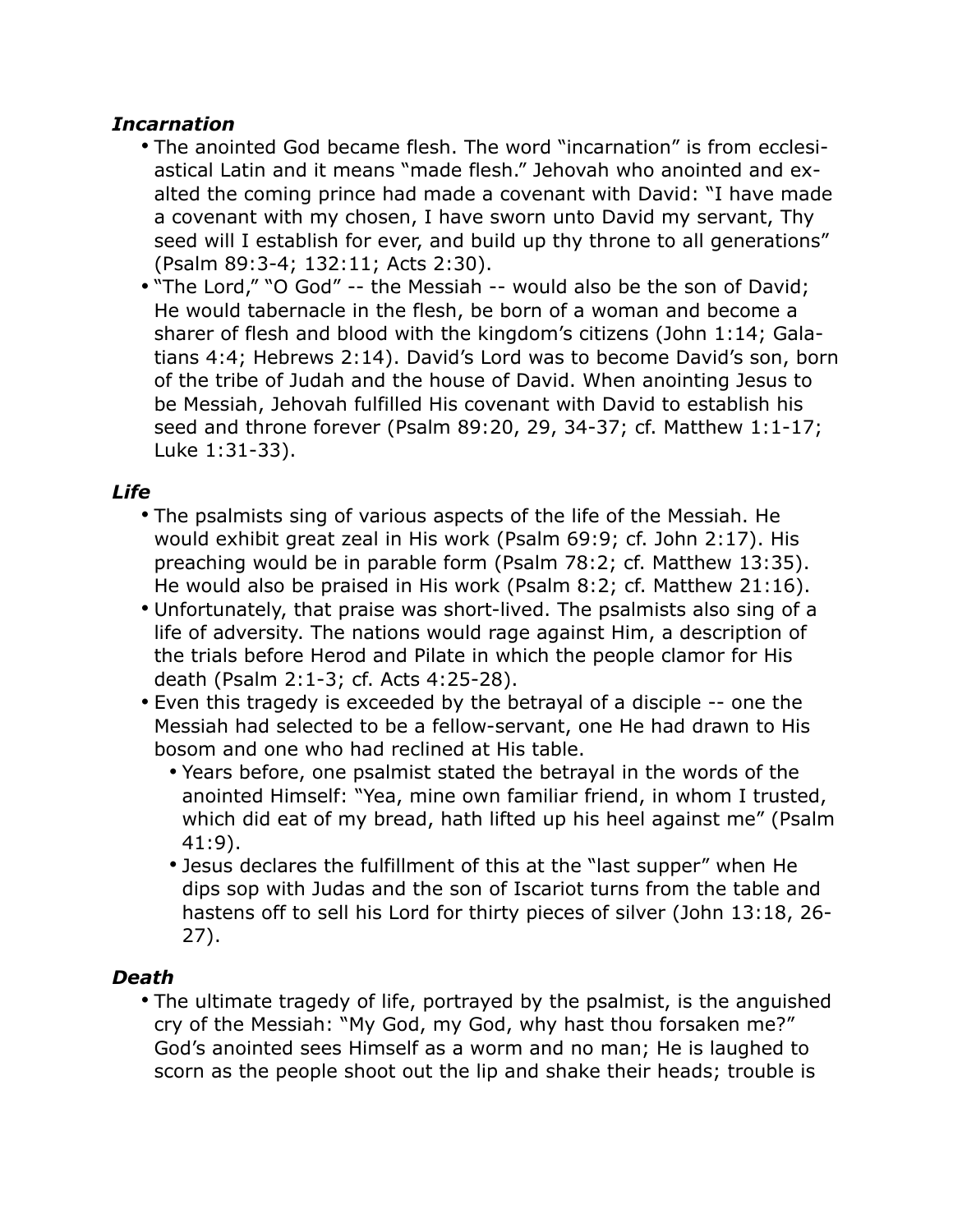near and He finds none to help (Psalm 22:1, 6, 7, 11; cf. Matthew 27:46).

- It is commonly believed that Jesus' statement indicates God abandoned or turned His back on His Son, because Jesus while on the cross, took on the sins of the whole world, and thereby became the greatest sinner the world has ever known.
	- It would seem to those who were onlookers of both the persecution of David and the crucifixion of Jesus Christ, that God had abandoned David and Jesus because He allowed their enemies to carry out their evil schemes. However, the psalm declares that God does not turn away from those who praise and glorify Him (vss. 23-24).
	- The second line of Psalm 22:1 holds the clue to the interpretation. As God allowed David to suffer, so He allowed Jesus to be delivered up and suffer at the hands of lawless men (Acts 2:23).
	- It is not as though Jesus was asking the Father for an answer to the question, for Jesus knew everything (John 12:27; 13:3; 18:4).
		- The shout of Jesus on the cross was not a statement that the Father had forsaken Him, but rather a shout to get the attention of the great multitude to recall the prophecies unfolding right before their very eyes!
		- Jesus citing the opening words of Psalm 22 was equivalent to citing the entire passage as a reference made to Him, which was a common practice in ancient times.
- Delivered up to wicked men by the determinate counsel and foreknowledge of God, the Messiah is brought "into the dust of death." He is compassed about by strong bulls who gape on him as a ravening lion; His life is poured out like water, His bones are out of joint, His heart melts within Him, His strength is dried up like a potsherd and His tongue cleaves to his jaws. His enemies have pierced His hands and His feet, parted His garments and cast lots for His vesture (Psalm 22:12-18; cf. Matthew 27:35; John 19:23-24). Furthermore, it was prophesied that He would be given vinegar to drink (Psalm 69:21; John 19:28-30) and that His bones would not be broken (Psalm 34:20; cf. John 19:36). In the end, He committed His spirit to God (Psalm 31:5; Luke 23:46).
- The Messiah envisions God always at His right hand; in Him He finds safety and rejoices that His soul is not left in Sheol and His flesh does not see corruption. Beyond the suffering and death, God's anointed lives, reigns, and intercedes for man.

#### *Hope/Resurrection*

• The psalmists saw the soul of the Messiah depart into the unseen realm of Sheol and His flesh descend to the grave. However, neither would linger among the dead (Psalm 16:10).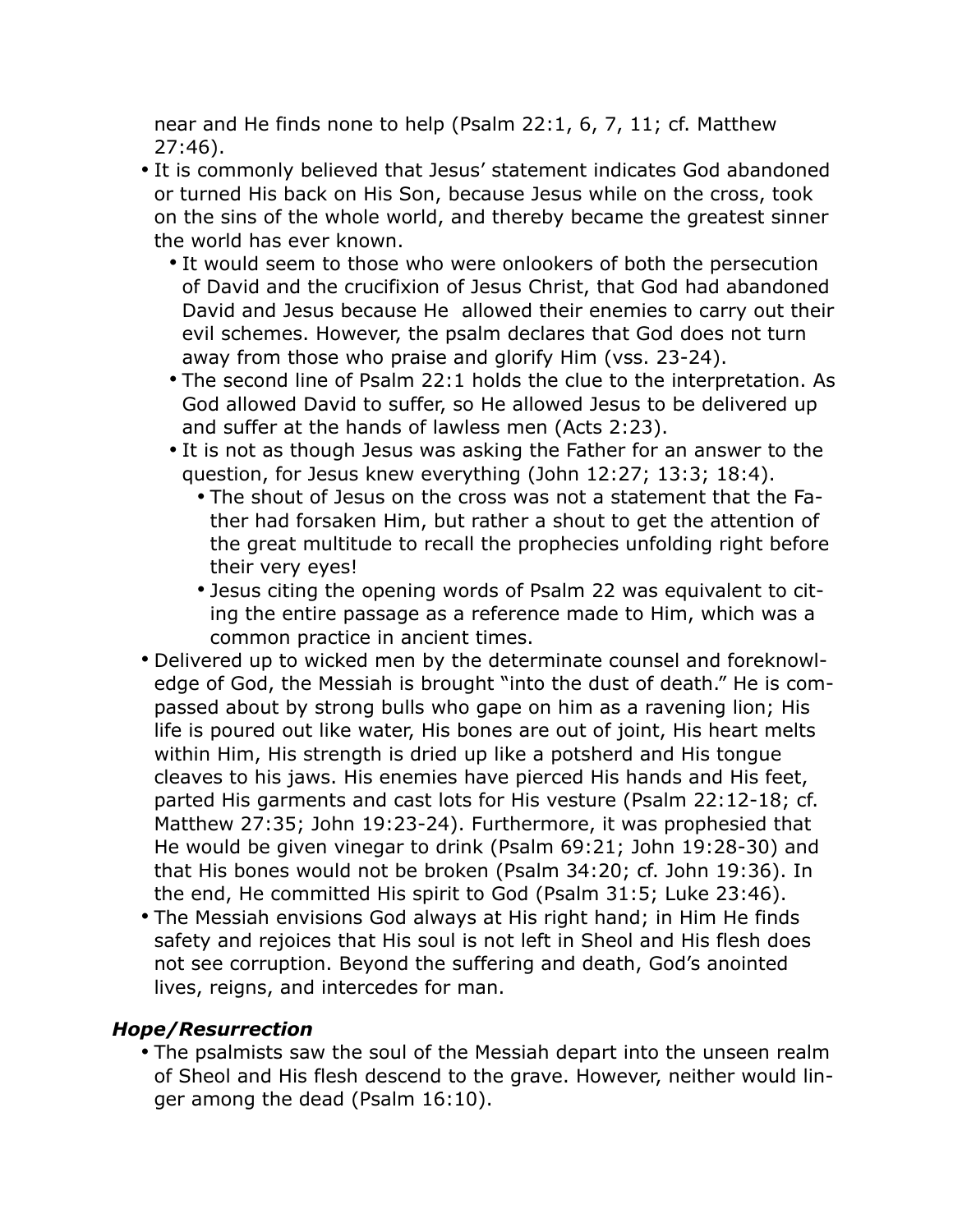- The psalmists also saw the anointed one rejected by His peers as an unfit stone set at nought by the builders; yet a stone that became the head of the corner -- a foundation for God's spiritual house and a rock of offense that crushes to dust the disobedient (Psalm 118:22-23; cf. Matthew 21:42, 44; 1 Peter 2:4-7).
- When the nations with their rulers rage against the Messiah, crying out for His death, God holds them in derision. Despite the sentence of death and the execution of the anointed one, God sets Him on His holy hill of Zion (Psalm 2:1-6).
- The psalmists' hope finds fulfillment in the resurrection of God's holy one. The apostle Peter at Pentecost appeals to the sons of Korah who sang of the resurrection: "For thou wilt not leave my soul in hell; neither wilt thou suffer thine Holy One to see corruption" (Psalm 16:10; cf. Acts 2:27-31). The apostle Paul quotes the same psalm at Antioch of Pisidia to affirm the resurrection of Jesus, but also calls David to witness: "As it is also written in the second psalm, Thou art my Son, this day have I begotten thee" (Psalm 2:7; cf. Acts 13:33-37).

#### *Ascension/Reign*

- Beyond the resurrection, Israel's singers envision the reign of the Messiah. Psalmists, however, see it not as a rule upon earth but at the right hand of God. Jehovah speaks to David's Lord, the coming Messiah and king, of His rule in heaven: "The Lord said unto my Lord, Sit thou at my right hand, until I make thine enemies thy footstool" (Psalm 110:1).
- Peter employs these words of David to describe the ascension of Jesus into the heavens to the right hand of Jehovah. There, the apostle concludes, He was made "both Lord and Christ" (Acts 2:33-36). God, from His heavenly throne, sends forth the rod of His strength and the Lord rules in the midst of His enemies. There at God's right hand the anointed one strikes "through kings in the day of his wrath" (Psalm 110:5).
- The nations become the Messiah's inheritance and the uttermost parts of the earth His possession (Psalm 68:18; cf. Ephesians 4:8-10). He rules with a rod of iron and breaks the nations and dashes them into pieces like a potter's vessel (Psalm 2:7-9). Heaven is the anointed's throne throughout the ages, a fulfillment of the promise and covenant with David that one of the fruit of his loins would sit on his throne forever (Psalm 89:3-4; 132:11).
- To this end the Messiah was born and raised from the dead. The Son of the Most High, it is proclaimed by Gabriel at His birth, shall receive the throne of His father David, shall reign over the house of Jacob forever and of His kingdom there will be no end (Luke 1:31-33). This, God fulfilled, according to Peter, when He raised Him to His own right hand --